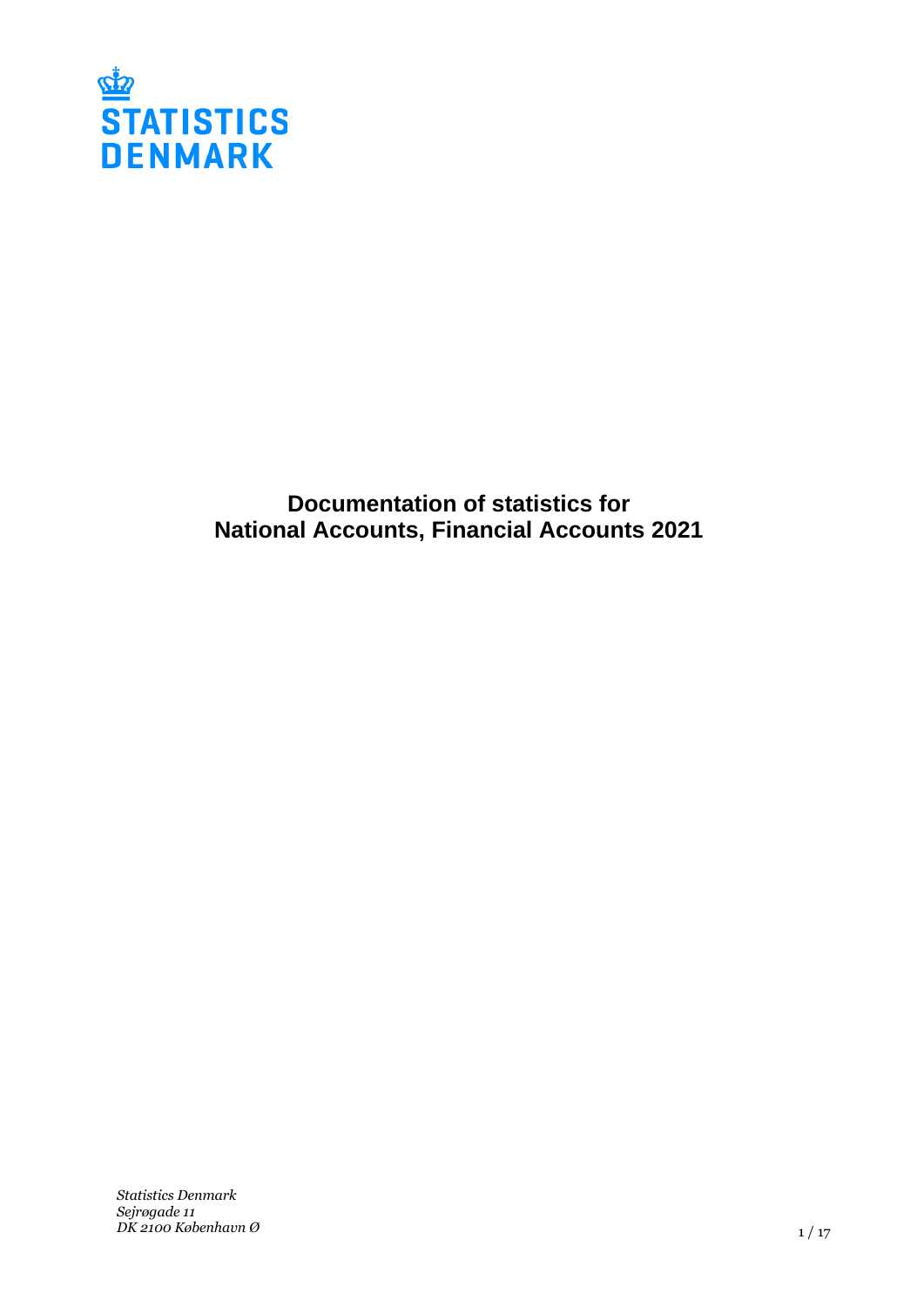

## **1 Introduction**

Financial accounts are part of the national accounts system, which shows how the institutional sectors of the economy place / finance their net lending/net borrowing. Statistics Denmark published annual financial accounts for the first time in 2001, while the Danmarks Nationalbank (Danish Central Bank) published quarterly figures for the first time in 2004. From September 2020, the national and quarterly financial accounts of the national accounts is compiled in a collaboration between Danmarks Nationalbank and Statistics Denmark.

## **2 Statistical presentation**

Financial accounts are part of the national accounts system and consist of coherent definitions and classifications that show how the institutional sectors of the economy place / finance their net lending / net borrowing and how the net financial net worth are placed in financial instruments. Financial accounts are a quarterly and annual statistics and consist of the financial transaction account, the revaluation account, the account for other volume changes and respectively the opening and closing balances. Contact information for Danmarks Nationalbank can be found in Comments.

The compilation of National Accounts in 2020 is affected by additional uncertainty in the context of the Covid-19 pandemic. This is especially true in the first compilations where source material is scarce. As more information becomes available, the National Accounts will be updated. Read more (only available in Danish) at [www.dst.dk/Nationalregnskab](https://www.dst.dk/nationalregnskab)

## **2.1 Data description**

The national accounts' financial accounts are produced in a collaboration between Danmarks Nationalbank and Statistics Denmark.

The institutional division aims to shed light on the economic behavior exhibited by the actors in the Danish economy. Therefore, it is the quorum units, typically firms, that are the starting point for the placement in sectors.

The statistics for financial accounts are part of the national accounts system, and therefore consist of coherent definitions and classifications that show how the institutional sectors of the economy place / finance their net lending / borrowing as well as show how the financial net worth are placed in financial instruments.

Financial accounts consist of the financial transaction account, the revaluation account, the account for other volume changes and respectively the opening and closing balances. The first three describe the transition from the beginning of the reference period to the end of it. Each account is calculated for the individual financial instruments:

F.1 Monetary gold and Special Drawing Rights (SDR). This instrument is partitioned into:  $\cdot$  F.11 the gold stock held by the Danish Central Bank · F.12 SDRs allocated to the members of The International Monetary Fund

F.2 Currency and deposits. This instrument is partitioned into: · F.21 notes and coins in circulation issued by the resident monetary authorities · F.22 transferable deposits which are fully convertible into currency on demand and which are directly usable for making payments by cheque, draft, bankers order or other direct payment facilities, without penalty or restriction · F.29 other deposits

F.3 Debt securities. It includes financial assets which are negotiable and bearer instruments, are usually traded on secondary markets, and do not grant the owner any ownership rights in the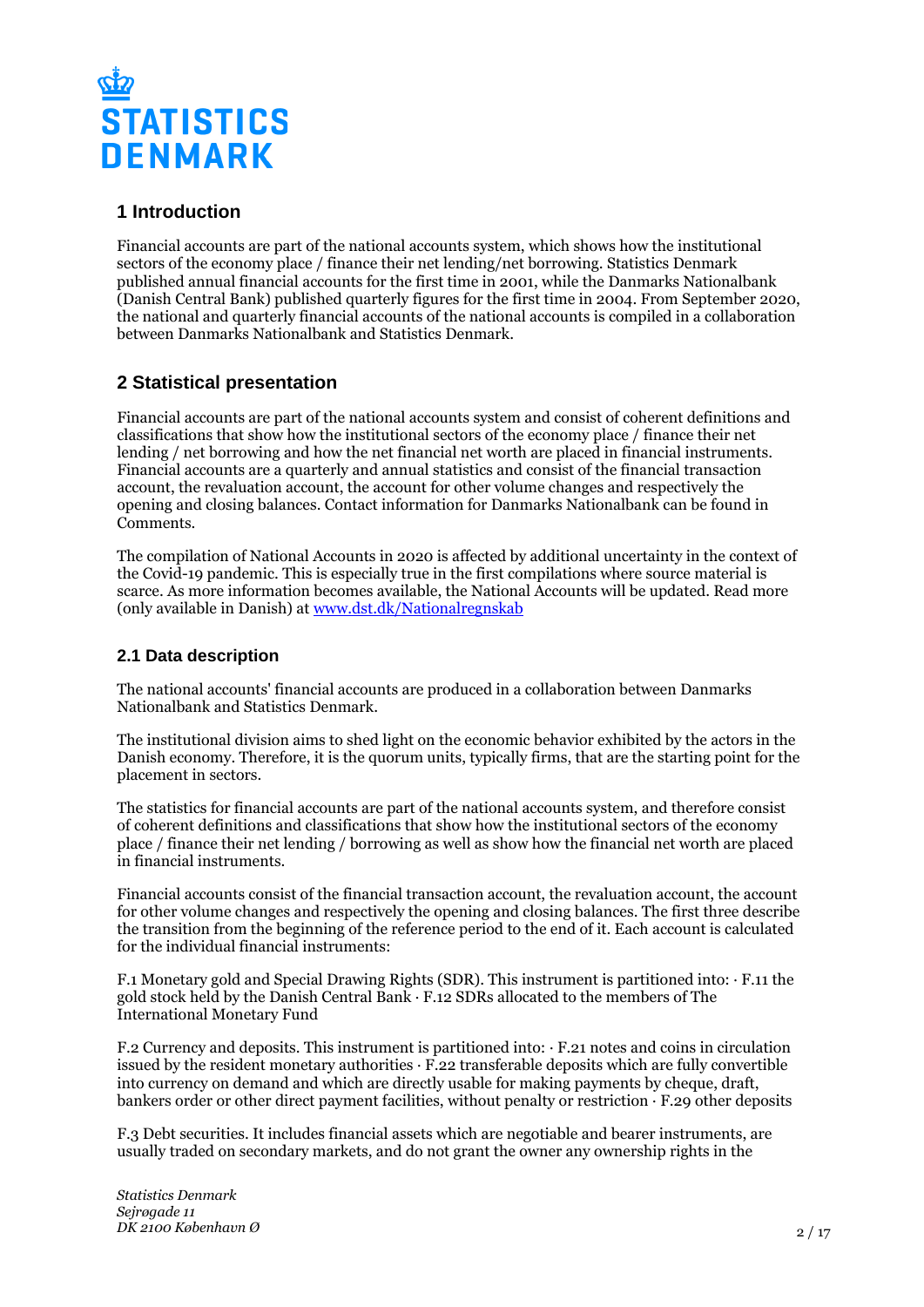

issuing institutional unit. Includes bills of exchange, bonds, treasury notes, certificates of deposit, commercial papers or the like, which are traded at the financial markets. The instrument is partitioned into:  $\cdot$  F.31 short-term debt securities  $\cdot$  F.32 long-term debt securities

F.4 Loans. It consists of financial assets created when creditors lend funds to debtors, either directly or through a intermediary, evidenced by non-negotiable documents or not evidenced by documents. The instrument is divided into:  $\cdot$  F.41 short-term loans  $\cdot$  F.42 long-term loans

F.5 Equity and investment fund shares or units. The instrument consists of financial assets by which the exchange has a transfer of ownership rights on corporations or quasi-corporations. These financial assets usually entitle the holders to a share in the profits of the corporations or quasicorporations and to a share in their net assets in the event of liquidation. The instrument is further divided into:  $\cdot$  F.51 equity. The instrument is further divided into:  $\cdot$  F.511 listed shares  $\cdot$  F.512 unlisted shares  $\cdot$  F.519 other equity  $\cdot$  F.52 Investment fund shares or units. The instrument is further divided into: · F.521 money market fund (MMF) shares or units · F.522 non-MMF investment fund shares or units

F.6 Insurance, pension and standardised guarantee schemes. It consists of households' pension entitlements in life insurance which includes technical provisions of insurance corporations and pension funds against policy holders or beneficiaries. In addition the instrument includes prepayments of insurance premiums and reserves for outstanding claims. Prepayments of insurance premiums consist of the amount representing that part of gross premiums written which is to be allocated to the following account period. Reserves for outstanding claims consist of the total estimated cost of settling all claims arising from the events which have occurred up to the end of the accounting period, whether reported or not, less amounts already paid in respect of such claims. The instrument also includes standardised guarantee schemes. Standardised guarantees schemes, are guarantees, which usually covers small uniform amounts issued in large quantities. The amount is the estimated loss the issuer will suffer as a result of the guarantee. The instrument is partitioned into: · F.61 non-life insurance technical reserves · F.62 life insurance and annuity entitlements · F.63 pension entitlements · F.64 claims of pension funds on pension managers · F.65 entitlements to non-pension benefits  $\cdot$  F.66 provisions for calls under standardised guarantees

F.7 Financial derivatives and employee stock options. Consist of financial instruments linked to a specified financial instrument or indicator or commodity. The instrument is divided into  $\cdot$  F.71 financial derivatives  $\cdot$  F.72 employee stock options

F.8 Other accounts receivable/payable. Financial assets which are created as a counterpart of a financial or a non-financial transaction in cases where there is a timing difference between this transaction and the corresponding payment. The instrument is divided into: · F.81 trade credits and advances · F.89 other accounts receivable/payable, excluding trade credits and advances

The financial transaction account, which shows the buying and selling of financial instruments, indicates how the sectors of the economy dispose of their net financial worth. The revaluation account shows changes in value and the account for other volume changes shows e.g. losses on debtors and transfers of units between sectors. Financial accounts are calculated at current prices.

Institutional units are in principle grouped into six sectors on the basis of their economic behavior. A sector thus comprises a group of institutional units that exhibit uniform economic behavior. The national accounts operate in principle with six main sectors: non-financial corporations, financial corporations, general government, households, non-profit institutions serving households (NPISH) and rest of world.

Accounts are prepared for each sector so that it is possible to distribute opening and closing balances and transactions, revaluations and other volume changes in the individual sectors and associated counterparty sectors. Financial accounts contain a lot of valuable information about the economy that can be used for economic analysis and / or economic policy. For example, financial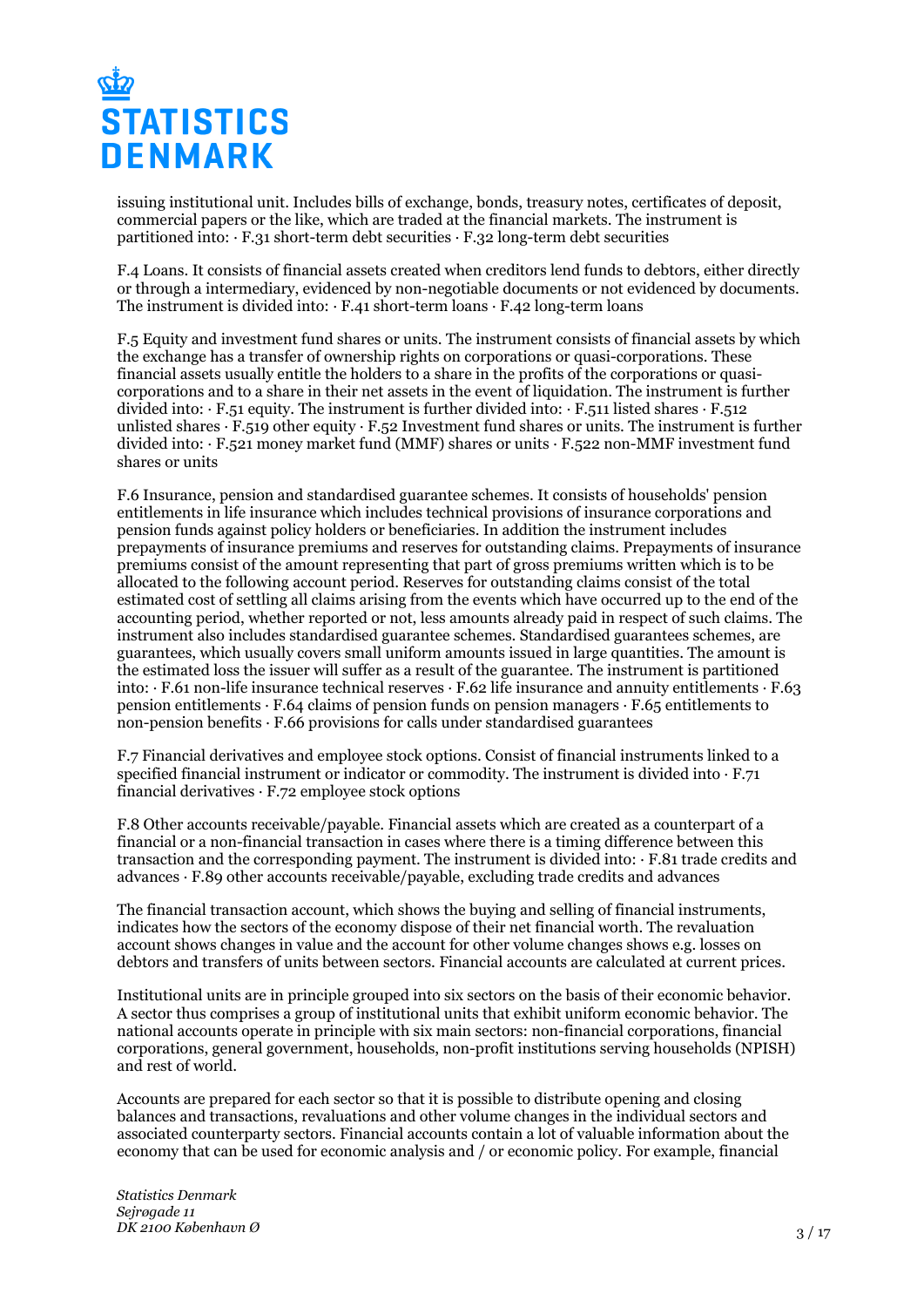

accounts can be used to assess financial stability and to analyze how the sectors are financially interconnected. Key figures in financial accounts include corporate debt, household debt and pension savings, as well as net financial assets.

Financial accounts are in accordance with the guidelines in the European System of National and Regional Accounts (ESA2010) and thus consistent with the other national accounts.

### **2.2 Classification system**

In a macroeconomic analysis, each institutional unit is not considered separately - it is the aggregated activities carried out by uniform institutions that are analyzed. The units are therefore combined into groups with the term institutional sectors, some of which are again divided into subsectors.

Thus, a sector comprises a group of institutional entities that exhibit uniform economic behavior. The national accounts operate in principle with six institutional sectors.

The statistics cover all institutional sectors of the economy. As can be seen from the overview below, S.12 Financial corporations and S.13 General government can be subdivided into a number of subsectors:

· S.1 Total economy · S.11 Non-financial corporations · S.12 Financial corporations · S.121 Central Bank · S.122 Deposit-taking corporations except the central bank · S.123 Money market funds  $(MMF)$  · S.124 Non-MMF investment funds  $\cdot$  S.125 Other financial intermediaries, except insurance corporations and pension funds · S.126 Financial auxiliaries · S.127 Captive financial institutions and money lenders · S.128 Insurance corporations · S.129 Pension funds · S.13 General government · S.1311 Central government · S.1313 Local government · S.1314 Social security funds · S.14 Households · S.15 Non-profit institutions serving households (NPISH) · S.2 Rest of the world

For more information on the sectors, see Sector classification in the European system of accounts (ESA2010).

**Classification of transactions** Financial accounts are part of the national accounts and consist of a logical and coherent classification system, without which it would not be possible to obtain an overview of the immense number of economic transactions that take place in the national economy over a period of time.

Financial accounts only classify four items: three transaction items and a balance sheet item.

**Classification of accounts** For each of the six main sectors, a sector account is prepared showing all relevant transactions and balance sheet items. The following four accounts are relevant to the institutional sectors: 1. Financial transaction account: shows the purchase and sale of financial instruments 2. Revaluation account: covers changes in the value of the financial instruments that are due to market changes in the value of the instrument, e.g price changes in shares 3. Account for other volume changes: describes changes in the value of an asset or liability that cannot be explained through financial transactions or revaluations. It can e.g. be losses on the debtor and transfers of units between sectors 4. Current accounts: Describes the size of financial assets and liabilities calculated at the end of the period.

#### **2.3 Sector coverage**

All six institutional sectors are covered. In principle, the six sectors can be subdivided into subsectors. In the annual tables alone, General Government is subdivided into sub-sectors.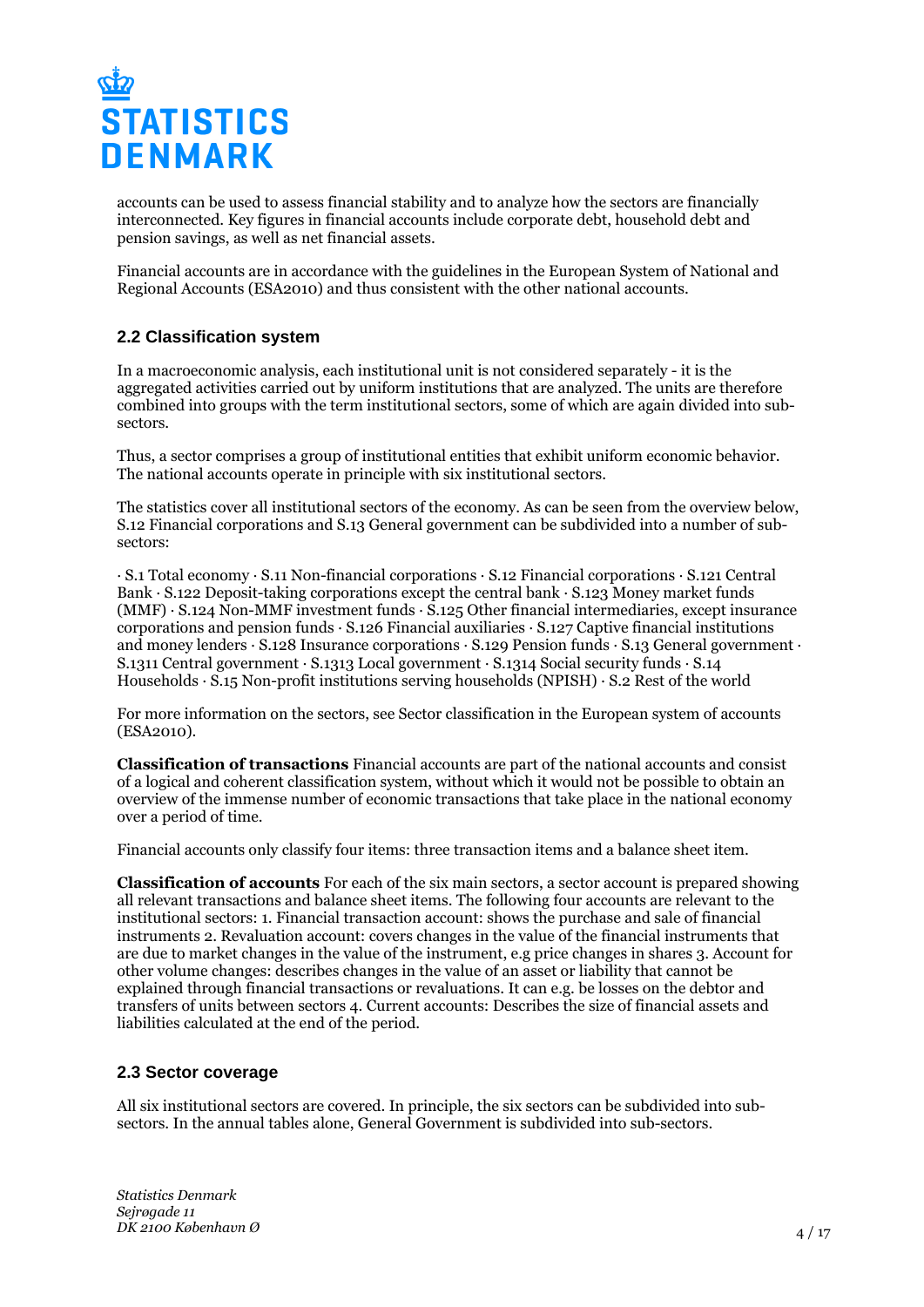

### **2.4 Statistical concepts and definitions**

Financial assets: A financial asset means one of the following assets: - Cash - A contractual right to receive cash or another financial asset from another party - A contractual right to exchange financial instruments with another party on potentially favourable terms; or - An ownership instrument of another party.

Financial liabilities: Is a contractual obligation to - provide cash or another financial asset to another party, or - exchange financial instruments with another party on potentially unfavourable terms

Institutional unit: An economic unit which, at its own discretion and under its own legal responsibility is able to: - Own assets, and exercise the rights that follow - Take on debt - Perform economic activities, such as production, consumption, investment and savings - Enter into financial transactions with other entities - Meaningfully prepare full accounts including both an operating account and a balance sheet.

An account does not necessarily have to be available for an entity to meet the definition. It is sufficient that the entity, if it so desires or is required by it, will be able to keep meaningful accounts.

Resident company (Danish): A company that has a financial center of interest (pursuing economic activities) in Denmark for a longer period (more than one year). This means that branches or subsidiaries of foreign companies are considered resident companies.

Net worth: Is for each sector calculated as assets minus liabilities.

## **2.5 Statistical unit**

The units in the national financial accounts are all the financial transactions that are made or the financial claims that exist between two Danish residents or between a Danish and a foreign resident.

## **2.6 Statistical population**

All financial transactions where at least one party is resident for a given period.

#### **2.7 Reference area**

Geographically, the national accounts cover Denmark, whereas the Faroe Islands and Greenland are treated as the rest of the world.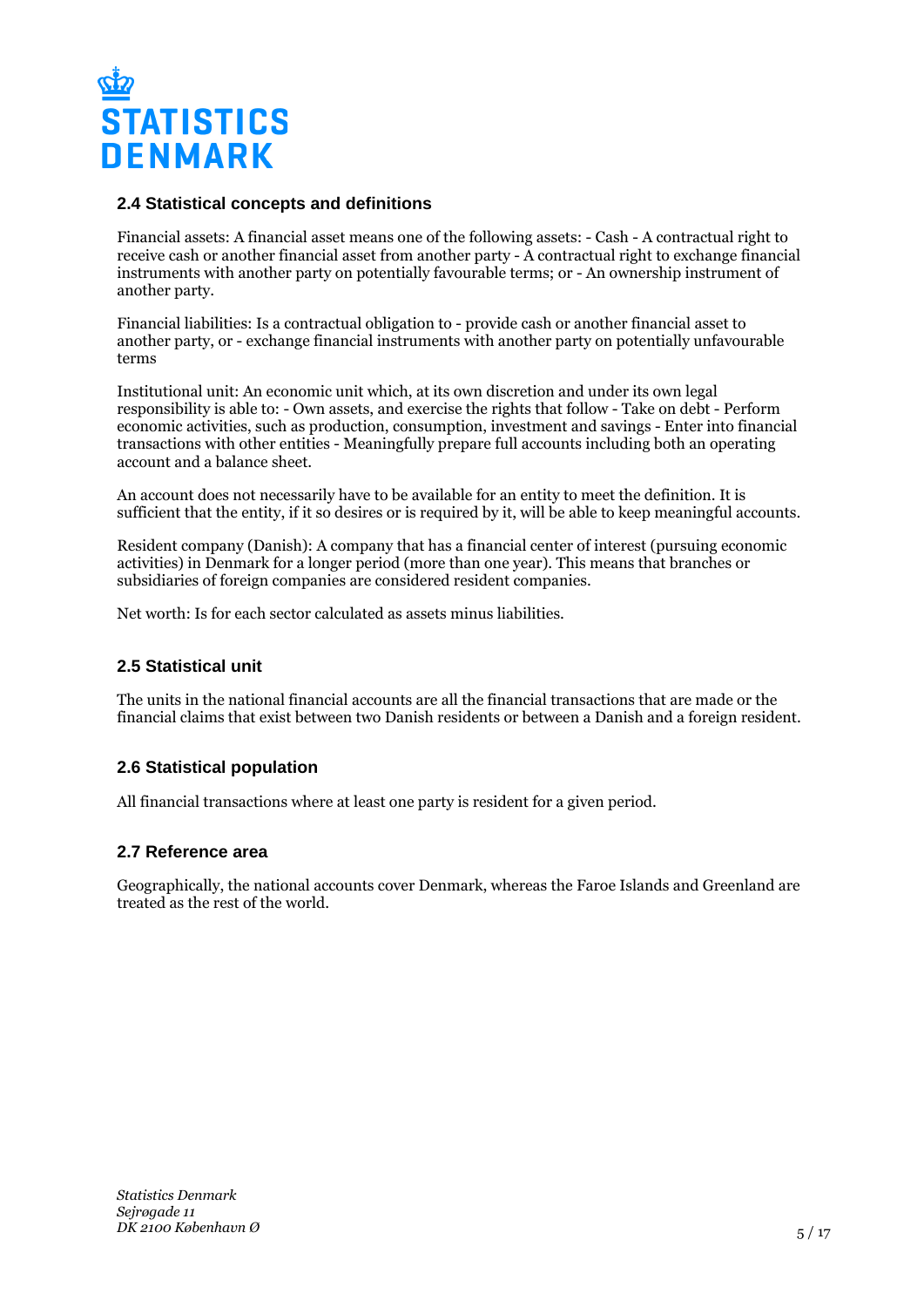

### **2.8 Time coverage**

Annual tables cover the time period from 2017 onwards, while quarterly tables cover from the 1st quarter 2017 onwards. The periods stated here relate to the result of the use of the common IT system for financial accounts, which has been developed in collaboration between Danmarks Nationalbank and Statistics Denmark.

Annual data, based on other sources and methods, are available in Statistics Denmark back to 1995.

Quarterly data, based on other sources and methods, are available at Danmarks Nationalbank back to the first quarter of 2005.

It is the ambition that Statistics Denmark and Danmarks Nationalbank will work together to establish back data.

#### **2.9 Base period**

Not relevant for these statistics.

### **2.10 Unit of measure**

DKK million.

## **2.11 Reference period**

Calendar year and quarter.

## **2.12 Frequency of dissemination**

The quarterly financial accounts are published four times a year - March, June, September and December.

The annual financial accounts are published three times a year - March, June and September.

## **2.13 Legal acts and other agreements**

Regulation (EU) No 549/2013 of the European Parliament and of the Council of 21 May 2013 on the European System of national and regional accounts in the European Union (ESA2010) (EUT L 174 26.06.2013, s. 1).

Commission Decision of 17 December 2002 further clarifying Annex A to Council Regulation (EC) No 2223/96 as concerns the principles for measuring prices and volumes in the national accounts.

Guideline of the European Central Bank: Guideline (ECB/2013/24) of 25. Juliy2013.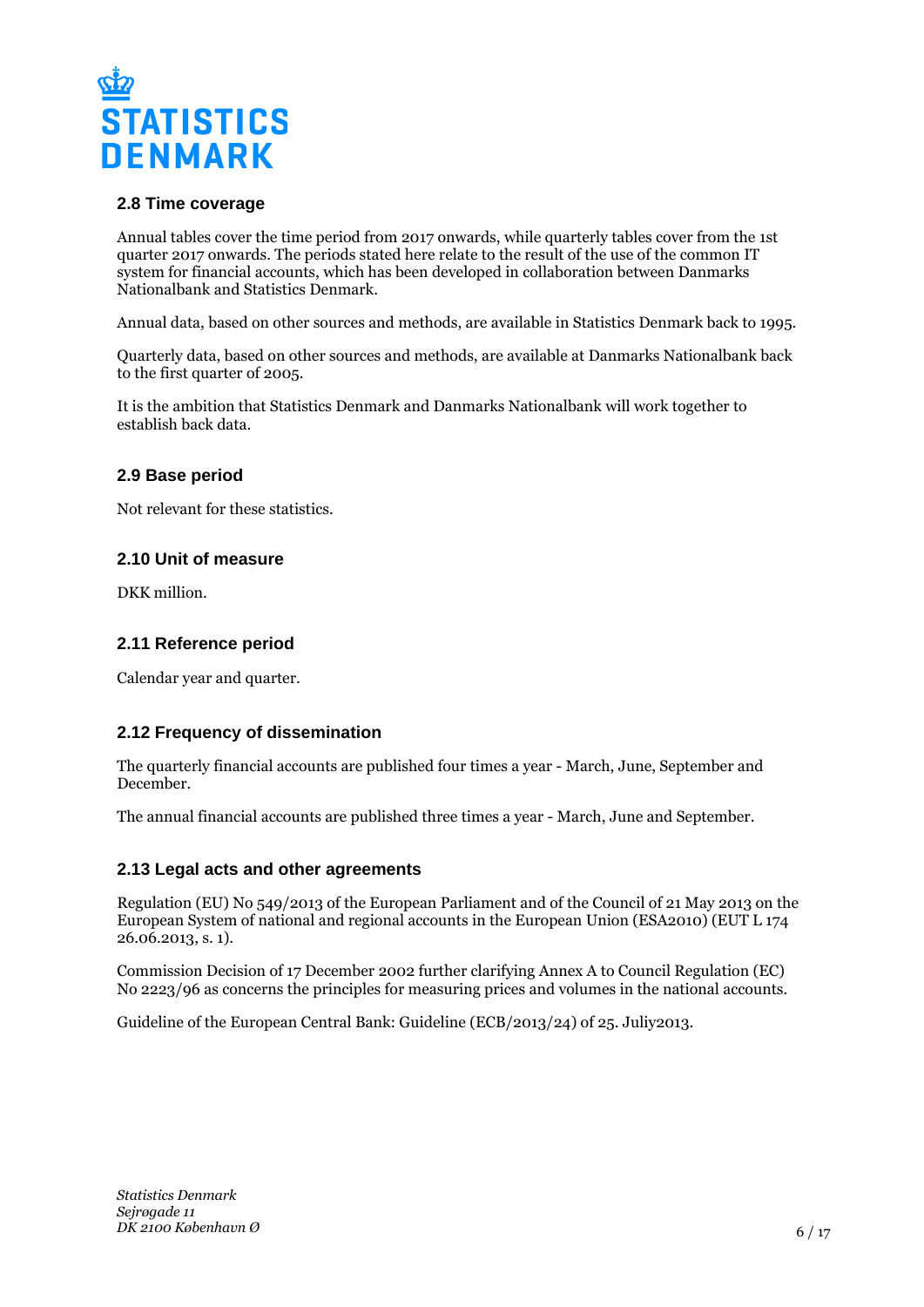

## **2.14 Cost and burden**

The statistics are based on information collected by Statistics Denmark and Danmarks Nationalbank to compile other statistics. There is therefore no direct response burden in connection with the calculation of the national accounts' financial accounts.

## **2.15 Comment**

For further information, contact Statistics Denmark or Danmarks Nationalbank directly.

Kirstine Boye Petersen Money, Banking and National Accounts Statistics, Financial statistics department Danmarks Nationalbank Langelinje Allé 48 kbpe@nationalbanken.dk Tel. 33 63 62 75

Jesper Søgaard Dreesen Government Finance Statistics, Economic statistics department Statistics Denmark Sejrøgade 11, 2100 København Ø jsd@dst.dk Tel. 39 17 30 54

## **3 Statistical processing**

Data is collected continuously throughout the year from many different sources. Then the data is processed in relation to the conceptual apparatus of the national accounts, where it may be necessary to contact the specific source with clarifying questions for the data. There may be a need to calculate estimates for the data that are not available at the time of publication. Once all sources have been obtained, some balancing is carried out to ensure the internal consistency that underpins the national accounts.

## **3.1 Source data**

The data sources for financial accounts are prepared in a collaboration between Statistics Denmark and Danmarks Nationalbank, where each institution is responsible for preparing a number of sources. Overall, Statistics Denmark is responsible for preparing sources based on the companies' accounts, general government as well as information on households, while Danmarks Nationalbank contributes with a number of primary statistics that describe the various parts of the financial sector in detail.

The most important sources are:

· Insurance and pension statistics (prepared at Danmarks Nationalbank) · Investment fund statistics (prepared at Danmarks Nationalbank) · Statistics on monetary financial institutions (prepared at Danmarks Nationalbank) · Securities statistics (prepared at Danmarks Nationalbank) · Balance of payments statistics (prepared at Danmarks Nationalbank) · Accounting data block (prepared in Statistics Denmark)  $\cdot$  Enriched accounting data block (prepared at Danmarks Nationalbank)  $\cdot$ Information on cooperative housing (prepared in Statistics Denmark) · Information on employee options (prepared in Statistics Denmark) · Information from the wealth statistics (prepared in Statistics Denmark) · Information on general government (prepared in Statistics Denmark) · Information on the net lending / net borrowing calculated in the non-financial sector accounts (prepared in Statistics Denmark)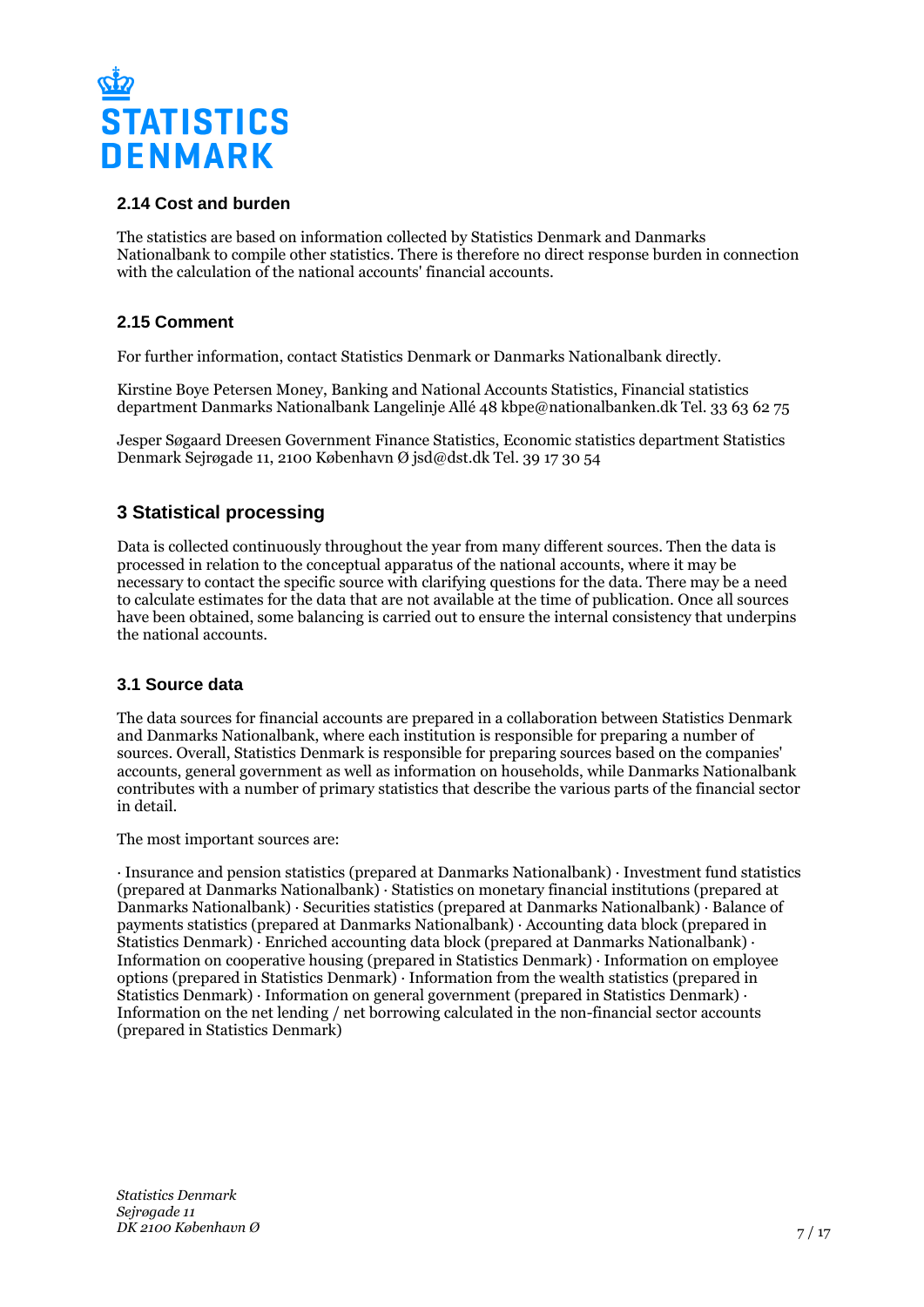

## **3.2 Frequency of data collection**

Data for the statistics are collected quarterly with the exception of a few sources that are collected annually. Annual data comes i.a. from accounting statistics, income statistics and digital annual reports (XBRL data).

## **3.3 Data collection**

Data for these statistics is provided through internal deliveries.

## **3.4 Data validation**

Data validation takes place in several phases, as part of the data processing:

- 1. The first phase takes place even before we receive data from our primary statistics, as input data has already been validated and quality assured by the suppliers
- 2. The next phase occurs when we have received data in the form of an additional validation and transformation of input data. Transformation means that input data is classified and coded according to ESA 2010.
- 3. In the third phase, corrections are made to our primary statistics, whose errors have been identified during phase 2. After which we return to phase 1 and the process is re-run.
- 4. In the fourth phase, a data validation of the sources in relation to each other takes place. As financial accounts are a reconciled system, the internal consistency in itself acts as quality control in the ongoing production, as different sources with the same information can be compared.
- 5. In the final phase, corrections may be added if this cannot be implemented in our primary statistics in the short term. Subsequently, these corrections will be implemented in the primary statistics in connection with the next revision of these.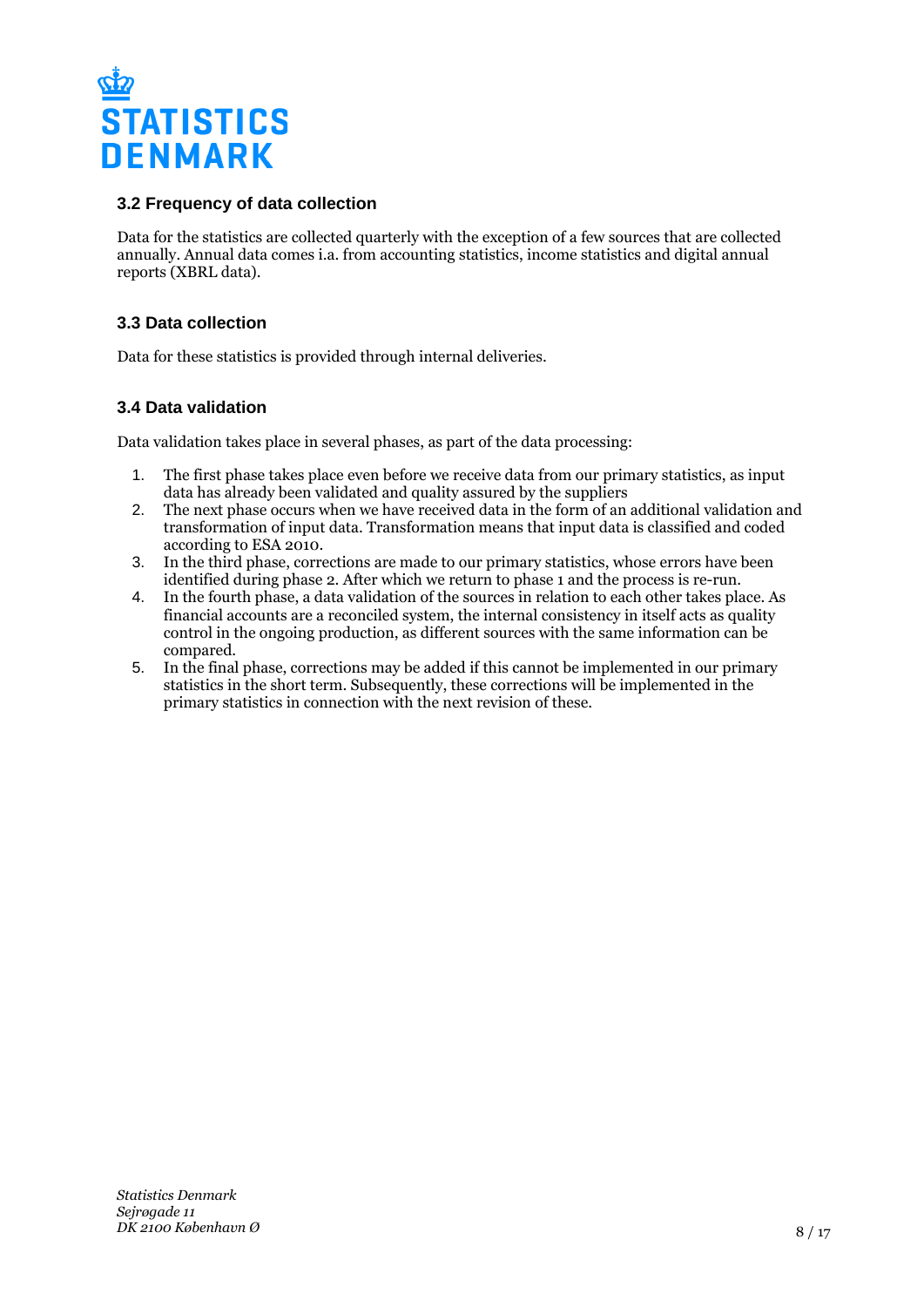

### **3.5 Data compilation**

The processing of data for these statistics consists primarily of integrating data from the many data sources, so that a harmonized data set is obtained, where the collected data is transformed into a coherent financial accounts system. Danmarks Nationalbank's and Statistics Denmark's joint system for financial accounts is therefore built around a set of data sources in a uniform format. The general data processing consists of three phases: preparation of sources, quality assurance and reconciliation.

\*\* Preparation of sources \*\* In the preparation phase, bids are prepared for all sources at Danmarks Nationalbank and Statistics Denmark, respectively. The responsibility for the preparation of the individual source blocks can be seen in the Sources section. In addition to data validation, the process consists of transforming the individual sources into a uniform format. Prepared source blocks are exchanged between the institutions.

\*\* Quality assurance \*\* In financial accounts, a source prioritization is made for each combination of asset sector, liabilities sector and instrument based on a balancing of the quality of the individual sources. Prioritization of sources is necessary because there may be multiple source bids on the same crossing, but no source has bids on all crossing. As an example, there is a crossing that describes the banks' total lending for insurance and pensions. For this crossing, the statistics on monetary financial institutions (MFIs) will have a bid on the size of their lending and the insurance and pension statistics will have a bid on the size of the loan they have taken out at MFI institutions. If these two sizes are not the same, the source prioritization will determine which bid to prioritize. The quality assurance phase is an iterative process where there will be the possibility of corrections to the primary statistics, which are discovered by putting the primary statistics opposite each other on each individual cut.

**Reconciliation** Source prioritization alone cannot ensure consistent numbers. Since not all sources are consistent for each source bid, the sums from the prioritized sources may differ from the sum in input from the primary statistics. The sum means the total of either the asset or liability side of each instrument. To ensure consistency to selected totals, a residual calculation is also made. The residuals are calculated as the difference between the reconciled source bids and the sum of source bids from the source being voted against. The residuals are then distributed to selected sectors. The distribution is determined via a predetermined voting table and will be within the same instrument or transferred to another instrument.

After consistency is ensured in connection with the source prioritization, a check of current errors is made for all cuts. A stream contains errors if the stream identity: primo value + streams = end value is not met. That a current identity is not fulfilled may be due to a method change in the source statement, current errors originating from the primary source or that the current error is formed on the basis of the source prioritization and flow of residuals. If there is a power failure, the transactions are calculated residually so that the identity holds.

Finally, the financial part of the national accounts is reconciled with the net acquisition of receivables from the non-financial national accounts.

## **3.6 Adjustment**

No corrections are made to data beyond what has already been described during data validation and data processing.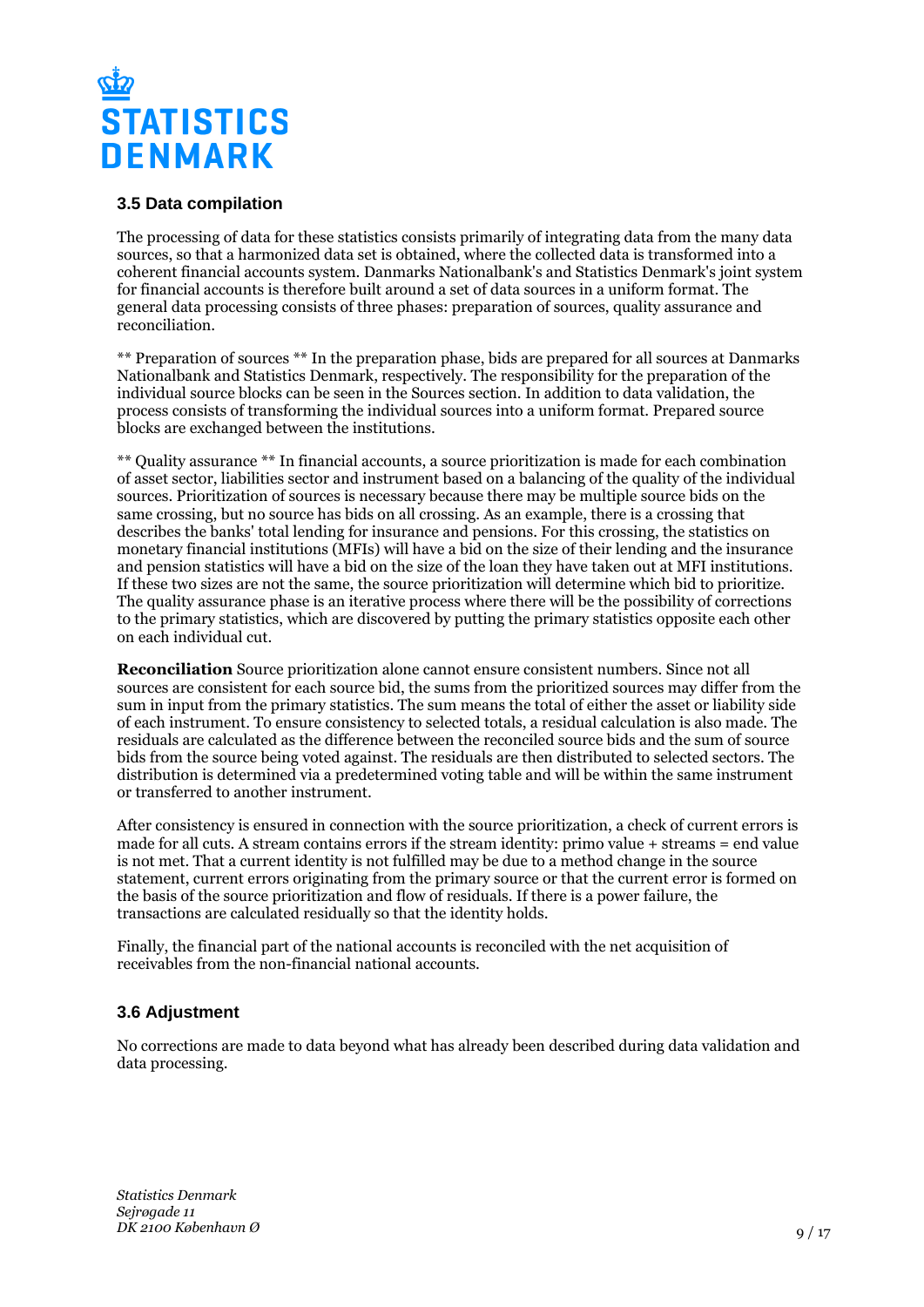

## **4 Relevance**

The purpose of these statistics is to shed light on the wealth and debt of companies and households as well as the overall financial stability of society. Financial accounts are relevant to anyone dealing with socio-economic issues. It ranges from Danmarks Nationalbank, financial institutions, the economic ministries, interest groups and financial analysts. The press is particularly interested in the figures for the household sector.

## **4.1 User Needs**

The users of the statistics are primarily Danmarks Nationalbank, financial institutions, Eurostat, the ECB, economic ministries, interest groups and financial analysts in general for analysis, forecasting and modeling purposes. The press is particularly interested in the figures for the household sector. The statistics are used to analyze the wealth and debt of companies and households as well as the overall financial stability in society.

## **4.2 User Satisfaction**

Statistics Denmark has several forums where key users of the national accounts and related statistics have the opportunity to participate, eg: The User Committee for Economic Statistics has the following general tasks:

· Discuss and evaluate the results obtained and the planned development in the economic statistics · Discuss users' use of economic statistics and their need for new statistics · Discuss quality, documentation and dissemination of economic statistics

## **4.3 Data completeness rate**

The statistics comply with the present requirements according to the EU legislation and guidelines in this field.

## **5 Accuracy and reliability**

The ability of the national accounts' financial accounts to accurately describe the economic reality depends partly on the uncertainty associated with the sources and partly on the model assumptions on which the preparation is based. Some parts can be calculated more accurately than others, as there is better access to source data. The initial bids for a period's financial accounts will be more uncertain than the final version, which comes after two and a half years, as new sources are continuously revised when new sources become available.

## **5.1 Overall accuracy**

The set-up of the account system involves a series of consistency checks, data confrontations and checks when comparing with the non-financial national accounts.

Data come from so many different sources that in practice it is difficult to calculate a number for the uncertainty. However, the difference between the net lending / borrowing calculated from the financial side of the national accounts and the net lending / borrowing calculated from the nonfinancial part of the national accounts, can be seen as an expression of the total uncertainty in both the financial and non-financial parts of the national accounts.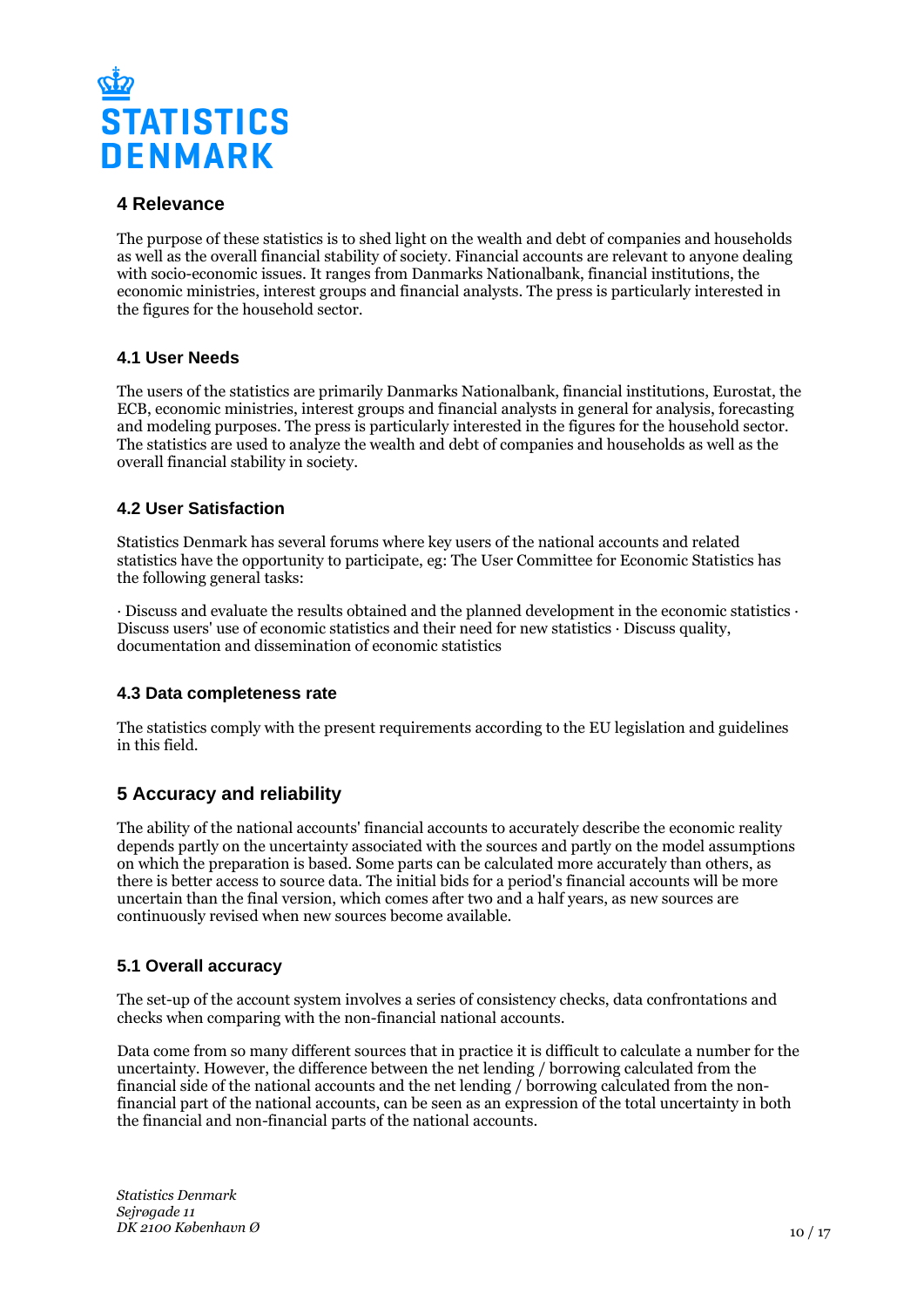

## **5.2 Sampling error**

Not relevant for these statistics.

## **5.3 Non-sampling error**

Some parts of the national accounts can be calculated more accurately than others because there is better source data in these areas. For example, there is generally fairly accurate data for the financial companies, while for Danish-based companies that make a living from buying and reselling goods abroad, there is less accurate data. There are also areas where there is virtually no source data, including for example for the NPISH sector. In these areas, financial accounts depend almost entirely on counter-sector information, which is why the uncertainty here may be greater. The use of counter-sector information means that instead of obtaining information directly from all units in a sector, eg on loans, the information one has from the primary statistics, eg the statistics on monetary financial institutions, which calculates lending to the given sector, is used instead.

Another condition that affects the uncertainty and reliability of financial accounts is that in the national accounts' many source statistics can be corrected after the final version of the national accounts has been prepared. At this time, these corrections cannot be taken into account in the national accounts until a major audit is carried out at annual intervals, where long time series of final years can be corrected. This helps to increase the uncertainty of the national accounts.

Consistency management and detailed incorporation of data on the large groups is resourceintensive. Therefore, there is greater uncertainty about the early versions of foreign trade and the balance of payments, and all other things being equal, this also leads to audits in the national accounts.

## **5.4 Quality management**

Statistics Denmark follows the recommendations on organisation and management of quality given in the Code of Practice for European Statistics (CoP) and the implementation guidelines given in the Quality Assurance Framework of the European Statistical System (QAF). A Working Group on Quality and a central quality assurance function have been established to continuously carry through control of products and processes.

## **5.5 Quality assurance**

Statistics Denmark follows the principles in the Code of Practice for European Statistics (CoP) and uses the Quality Assurance Framework of the European Statistical System (QAF) for the implementation of the principles. This involves continuous decentralized and central control of products and processes based on documentation following international standards. The central quality assurance function reports to the Working Group on Quality. Reports include suggestions for improvement that are assessed, decided and subsequently implemented.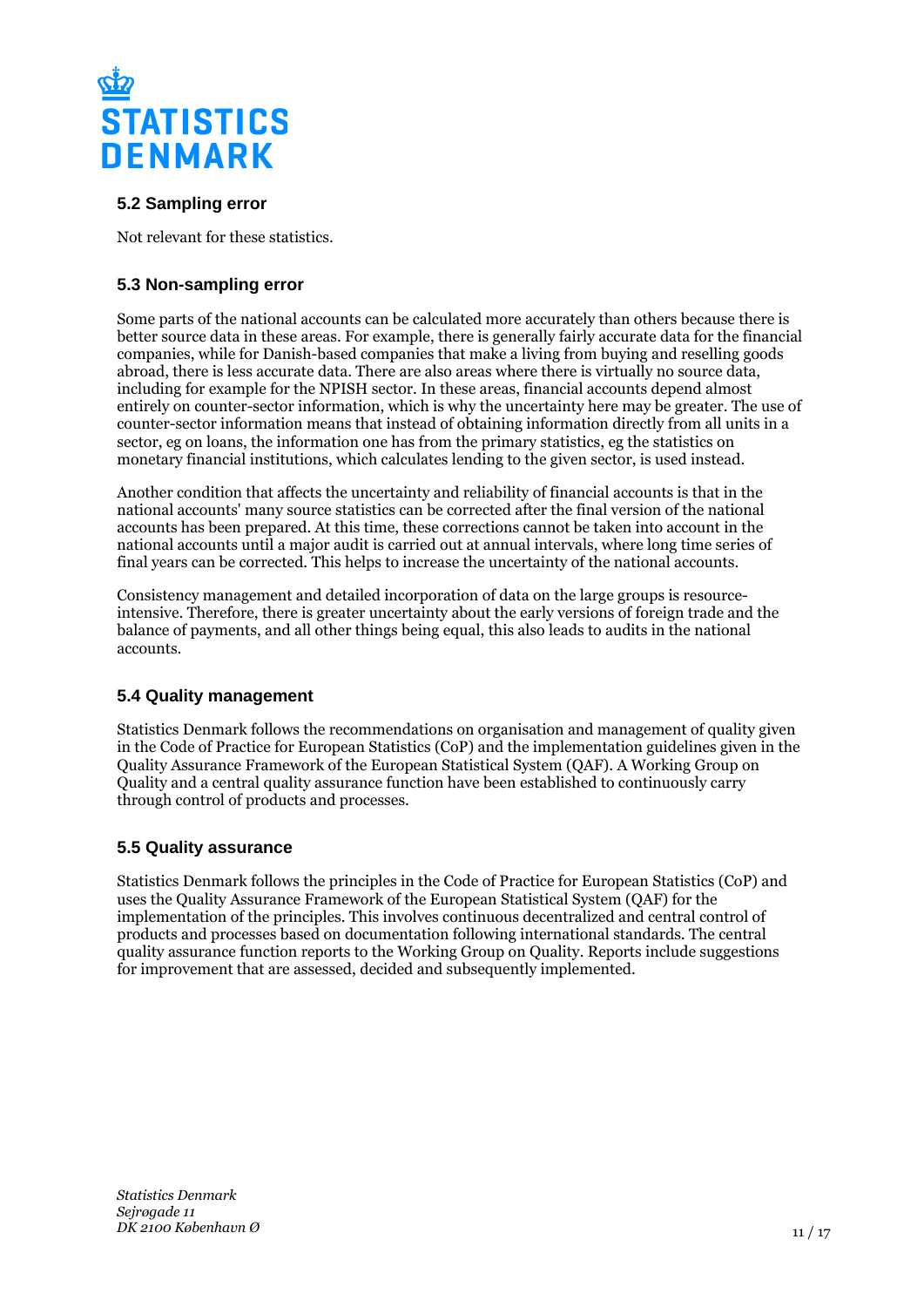

### **5.6 Quality assessment**

Financial accounts are first published three months after the end of a quarter or year. Already at the first publication, the statement for most sectors is based on reported data concerning the financial sector, the balance of payments and information on securities. In the following publications, more accounting information on public administration and service is incorporated, just as the information from the companies' annual accounts is incorporated.

The set-up of the account system involves consistency checks and data confrontations that support as accurate a description of the financial system as possible.

Given data comes from so many different sources, it is in practice difficult to calculate a number for the uncertainty. However, the difference between the acquisition of receivables, net calculated from the financial side of the national accounts and the acquisition of receivables, net calculated from the real part of the national accounts, can be seen as an expression of the total uncertainty in both the financial and non-financial part of the national accounts

## **5.7 Data revision - policy**

Statistics Denmark revises published figures in accordance with the [Revision Policy for Statistics](https://www.dst.dk/en/OmDS/strategi-og-kvalitet/revisionspolitik.aspx)  [Denmark.](https://www.dst.dk/en/OmDS/strategi-og-kvalitet/revisionspolitik.aspx) The common procedures and principles of the Revision Policy are for some statistics supplemented by a specific revision practice.

#### **5.8 Data revision practice**

Preliminary annual financial sector accounts are prepared and published three times a year: at the end of March, at the end of June and at the end of September. Final annual national accounts are published once a year at the end of June for two and a half years of the reference year.

At annual intervals, main audits are carried out, in which long time series of final national financial years are corrected. This improves the accuracy and reliability of the national accounts, because all corrections in the source statistics and calculation errors are taken into account.

As the main purpose of the financial sector accounts is to provide a basis for an overall assessment of the financial situation of the economy, the continuity of time series is given great weight, and level errors that occur are therefore usually only corrected during the main audits.

## **6 Timeliness and punctuality**

The first version of the quarterly financial accounts is published 90 days after the end of the quarter. In connection with the publication of the 4th quarter at the end of March, the first version of the annual financial accounts will also be published. The final quarterly and annual financial accounts are issued two and a half years after the census period. The national accounts are published in time.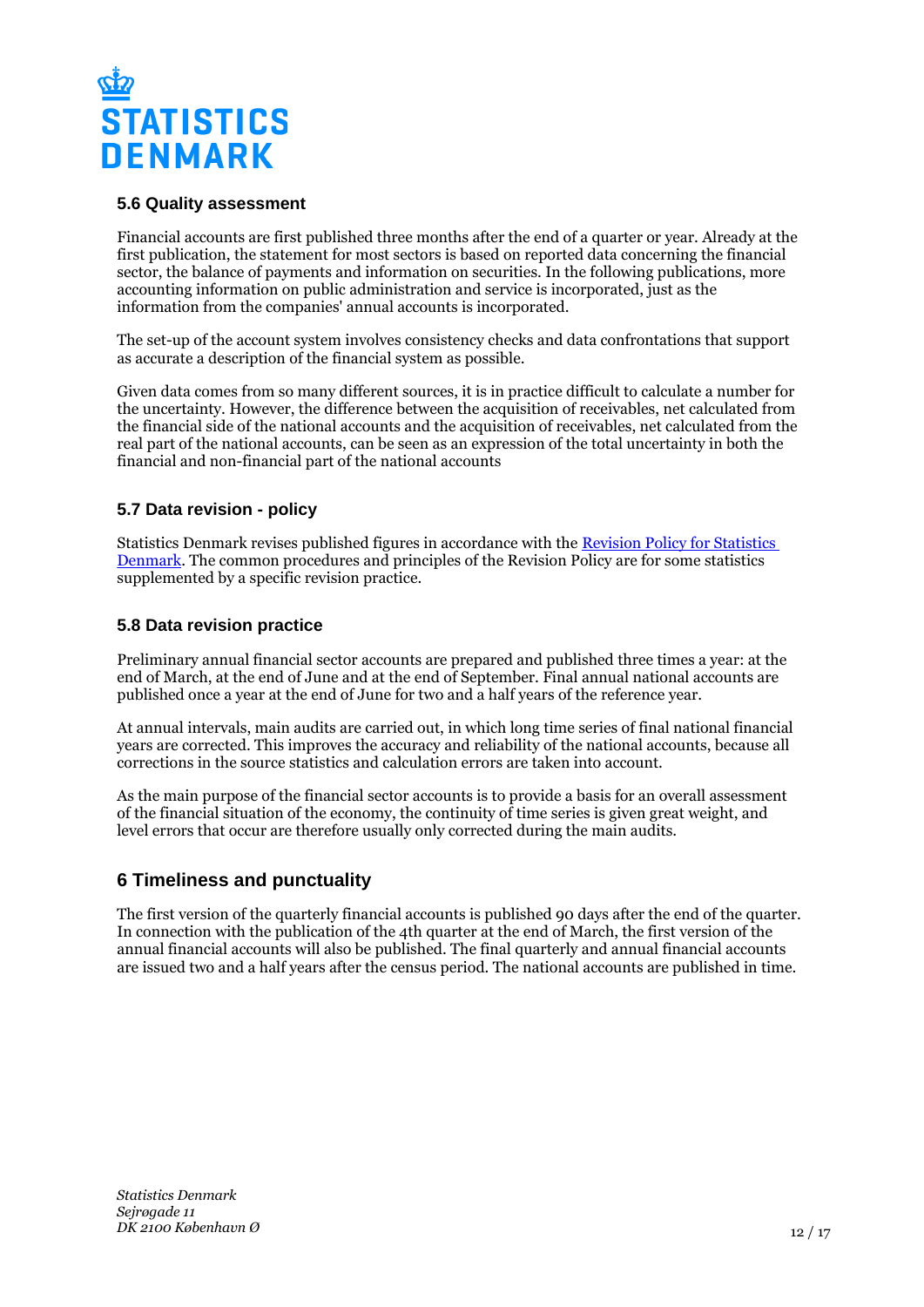

### **6.1 Timeliness and time lag - final results**

The statistics are published annually and quarterly. The first version of the provisional annual financial accounts is published three months after the end of the reference period. The final annual financial accounts are issued two and a half years after the counting year.

The quarterly financial accounts are first published 90 days after the end of the quarter. The final quarterly financial accounts are issued correspondingly two and a half years after the census year.

### **6.2 Punctuality**

The statistics are usually published without delay in relation to the pre-announced dates of publication.

## **7 Comparability**

The national accounts' financial accounts are prepared in accordance with international guidelines and are thus comparable across countries. The current guidelines were implemented in 2014.

As of September 2020, there is full comparability between the quarterly and annual financial accounts from 2017 onwards.

Danmarks Nationalbank has quarterly figures dating back to 2005, while Statistics Denmark has annual figures dating back to 1995. For the period before 2017, however, the two statistics do not match, which can primarily be attributed to different sources or methodological choices.

## **7.1 Comparability - geographical**

Internationally, there is a high degree of comparability in relation to other countries' financial accounts, as the Danish financial accounts have been prepared in accordance with the ESA2010 guidelines, which are a European version of the UN "A System of National Accounts 2008" (SNA2008).

The financial accounts are reported on an ongoing basis to Eurostat and the ECB in two different reports (annual and quarterly). After a thorough validation of data, Eurostat and the ECB then publish the figures in their databank, while sending the figures to other international databases such as the OECD. The Danish financial accounts are thereby made available for comparison with corresponding statistics for the other countries.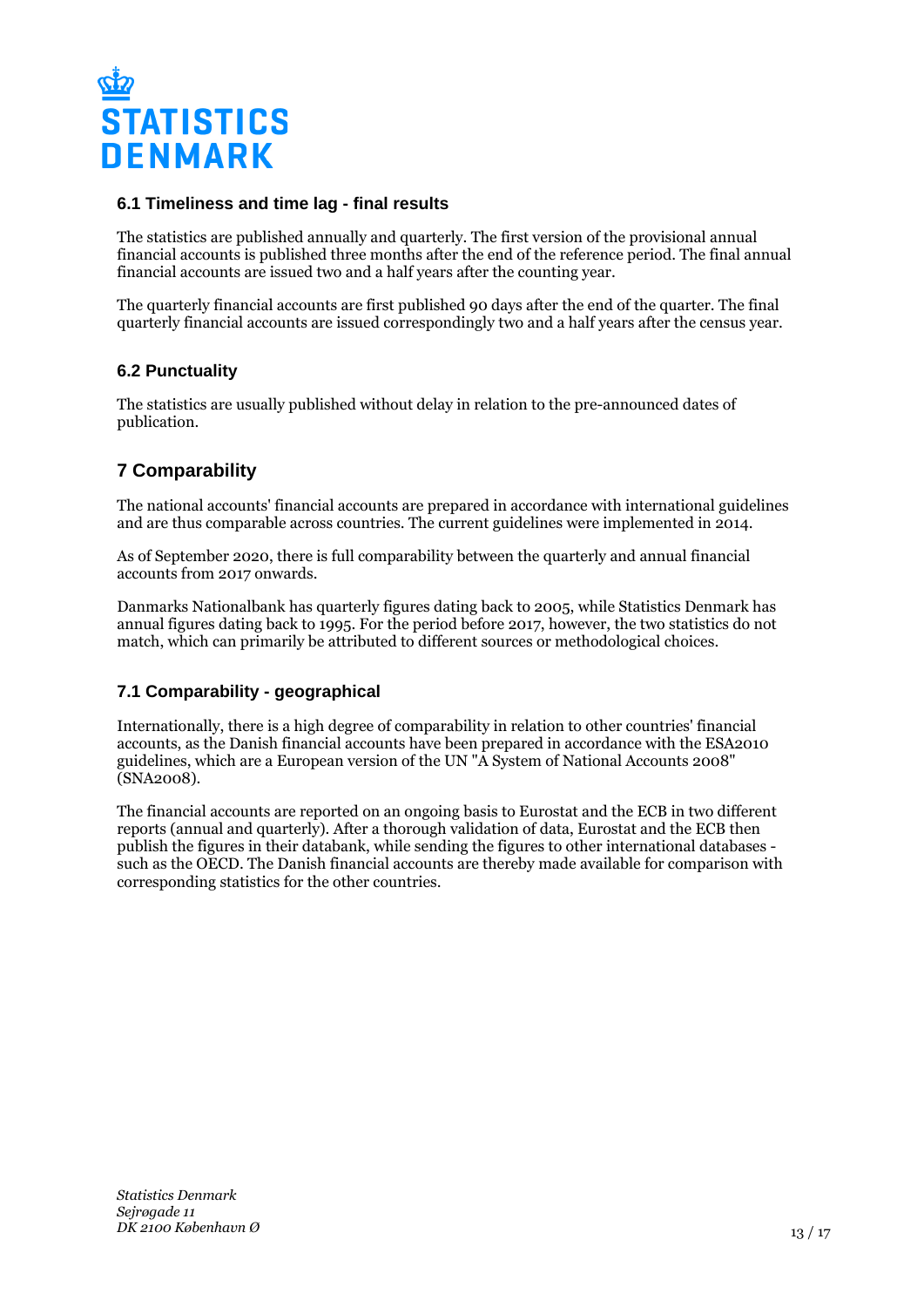

## **7.2 Comparability over time**

As a general rule, the national accounts' financial accounts are fully comparable over time, as the implementation of fundamentally new international guidelines also entails backward revisions to ensure comparability over time.

The annual financial accounts go back to 1995. The quarterly financial accounts go back to 2005.

In connection with Statistics Denmark and Danmarks Nationalbank initiating a collaboration on the production of the national accounts' financial accounts in 2020, new time series have been established from the first quarter of 2017 onwards. As the new common IT system, compared with the previous ones in Statistics Denmark and Danmarks Nationalbank, respectively, is based on new sources and new methods, the calculation of financial accounts from 2017 onwards is not comparable with the historical figures. The document [Overgang til nyt fælles NB/DST system](https://www.dst.dk/ext/national/OvergangNytFKSystem--pdf)  [finansielle konti \(30/9-2020\)](https://www.dst.dk/ext/national/OvergangNytFKSystem--pdf) contains a description of the difference between the new and the historical time series. Statistics Denmark and Danmarks Nationalbank plan to establish back data.

## **7.3 Coherence - cross domain**

The financial accounts are part of the national accounts. There is therefore consistency between the financial accounts of the national accounts and the non-financial national accounts, including the aggregated macro data for the whole economy. The conceptual framework of financial accounts helps to ensure that, in principle, there is full comparability between all publications of the national accounts.

Direct comparison of financial accounts with micro-data is more complicated, however, as different concept definitions, calculation methods, sources and reconciliation can be the cause of discrepancies.

## **7.4 Coherence - internal**

There are per. definition consistency between the financial accounts and other national accounts data.

## **8 Accessibility and clarity**

The statistics are published in StatBank under the topic [National accounts and public finances](https://www.statistikbank.dk/10177) and in Danmarks Nationalbank's Statbank under the topic [Financial accounts](https://nationalbanken.statistikbank.dk/).

## **8.1 Release calendar**

The publication date appears in the release calendar. The date is confirmed in the weeks before.

## **8.2 Release calendar access**

The Release Calender can be accessed on our English website: [Release Calender.](https://www.dst.dk/en/Statistik/offentliggoerelser.aspx)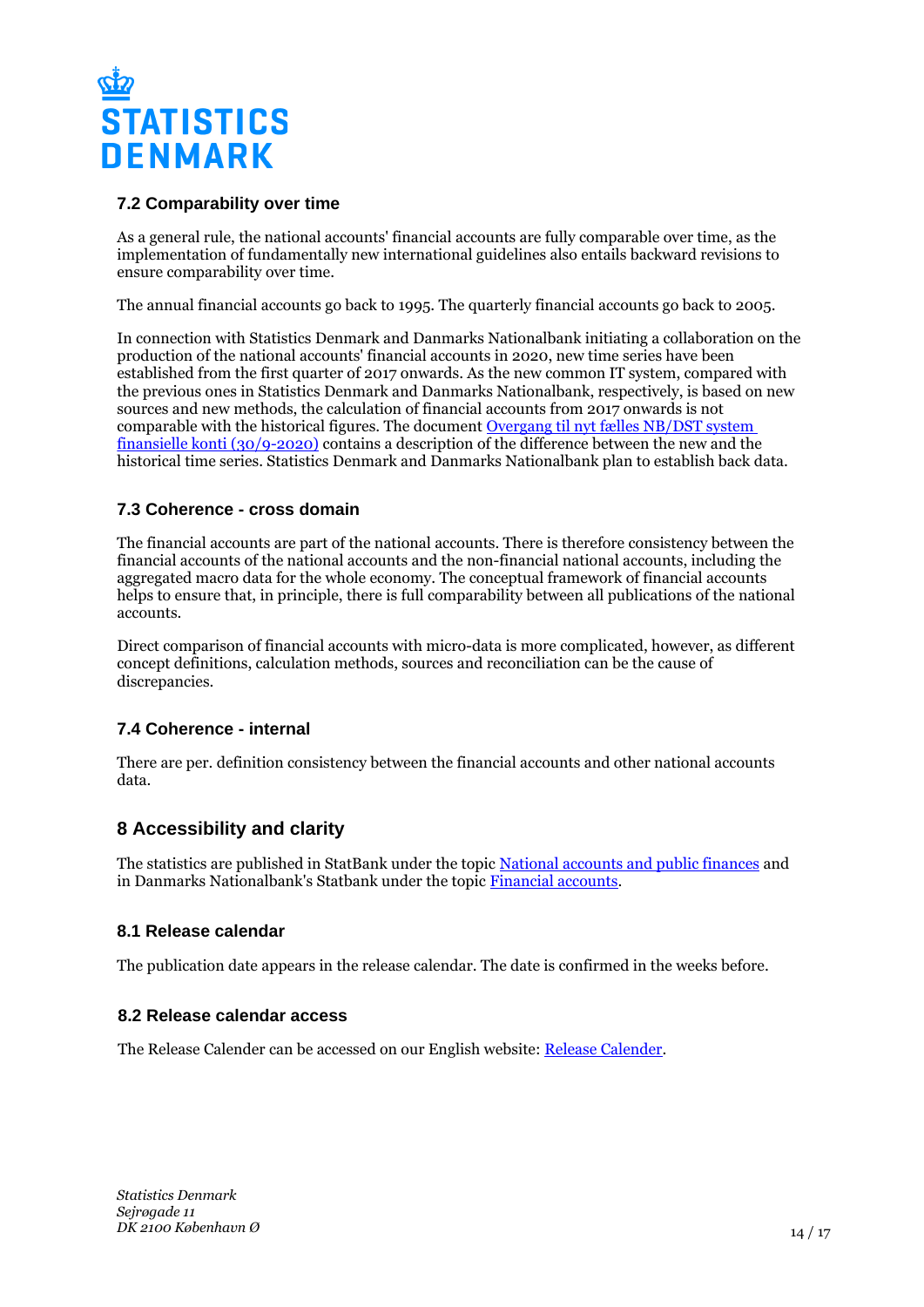

### **8.3 User access**

Statistics are always published at 8:00 a.m. at the day announced in the release calendar. No one outside of Statistics Denmark can access the statistics before they are published.

#### **8.4 News release**

The statistics are published in an independent News from Statistics Denmark and in Statistics News from Danmarks Nationalbank.

### **8.5 Publications**

Publications only in Danish.

### **8.6 On-line database**

The statistics are published in Statbank under the topic [National accounts and public finances](https://www.statbank.dk/10177) in the following tables:

The statistics are published in Statistics Denmark's statistical bank under the topic National accounts and public finances in the following tables:

\*\* Annual national accounts, the total economy \*\* \*\* Financial wealth and debt, the total economy \*\* · [NAHFK](https://www.statbank.dk/NAHFK): The national accounts' financial accounts, the entire economy by account, balance sheet and financial instrument

\*\* Annual national accounts, sectors \*\* \*\* Financial assets and liabilities, sectors \*\* · [NASFK:](https://www.statbank.dk/NASFK) National accounts' financial accounts, by sector, account, balance sheet and financial instrument and counterpart sector

\*\* Quarterly national accounts, the total economy \*\* \*\* Financial wealth and debt, the total economy \*\* · [NKHFK:](https://www.statbank.dk/NKHFK) The national accounts' financial accounts, the entire economy by account, balance sheet and financial instrument

\*\* Quarterly national accounts, sectors \*\* \*\* Financial assets and liabilities, sectors \*\* · [NKSFK](https://www.statbank.dk/NKSFK): National accounts' financial accounts, by sector, account, balance sheet and financial instrument and counterpart sector

\*\* Released versions of the national accounts \*\* \*\* Financial accounts \*\* · [VNASFK:](https://www.statbank.dk/VNASFK) The national accounts' financial accounts by version, sector, account, balance sheet and financial instrument and counterpart sector · [VNKSFK:](https://www.statbank.dk/VNKSFK) National accounts' financial accounts by version, sector, account, balance sheet and financial instrument and counterpart sector

In addition, the statistics can be found in [Danmarks Nationalbank's statistics bank](https://nationalbanken.statbank.dk/) under the topic Financial accounts

#### **8.7 Micro-data access**

The basic material for drawing up quarterly national accounts is stored to a wide extent, but detailed, non-published information is only made available to a limited extent against payment.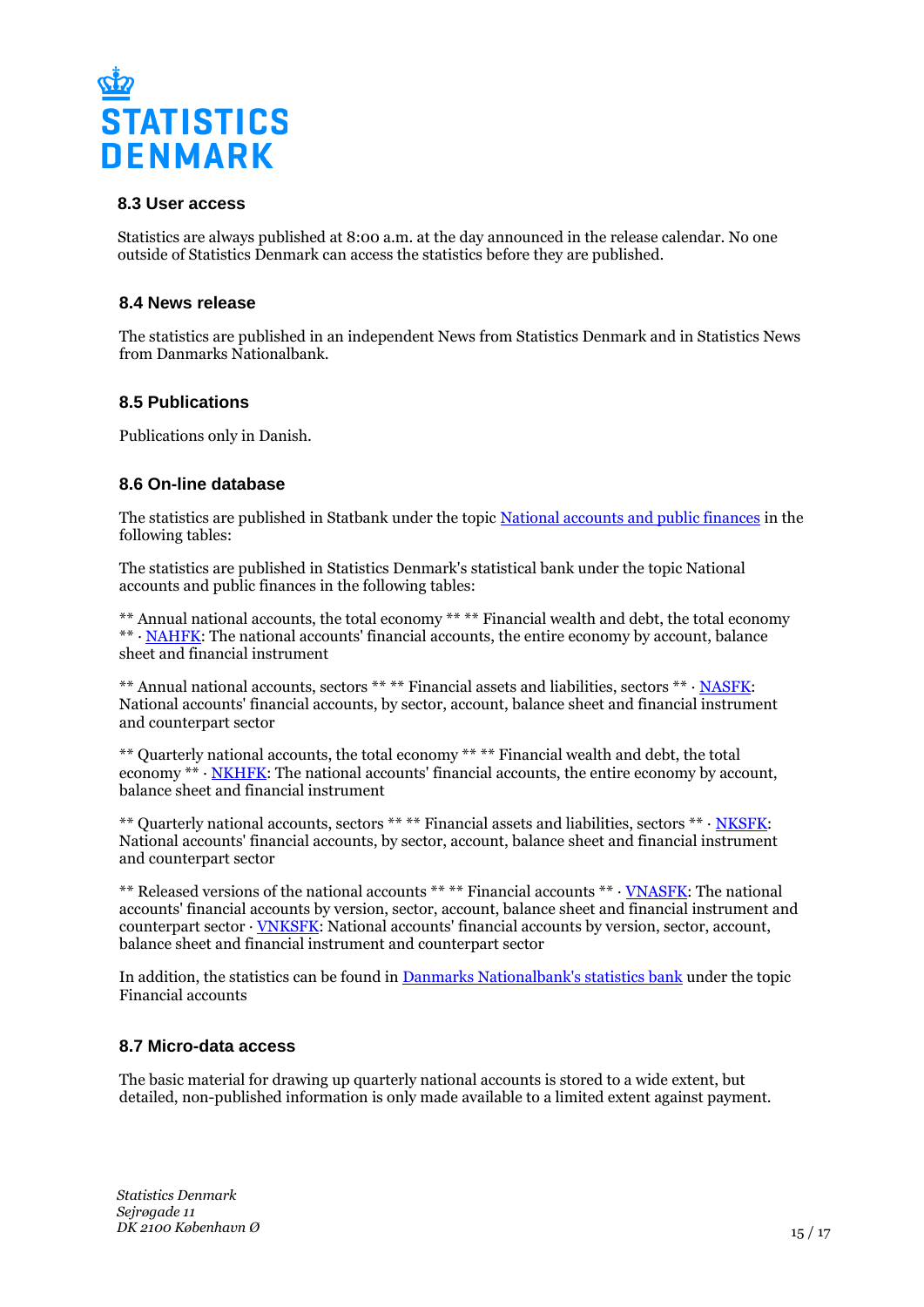

### **8.8 Other**

Figures are provided to Eurostat and to the ECB, so that the figures are included in [Eurostat's](https://ec.europa.eu/eurostat/data/database)  [database](https://ec.europa.eu/eurostat/data/database) and in the ECB's database and internally to ADAM (the macroeconometric model in Statistics Denmark ). Both standard tables and special tables are provided.

## **8.9 Confidentiality - policy**

[Data Confidentiality Policy](https://www.dst.dk/ext/502998790/0/formid/data-confidentiality-policy-at-statistics-denmark--pdf) for Statistics Denmark.

### **8.10 Confidentiality - data treatment**

It is estimated that there is no need for confidentialising data at this level of publication.

### **8.11 Documentation on methodology**

An introduction to the national accounts is available in textbook form in Bent Thage & Annette Thomsen: "Nationalregnskabet", from the series Erhverv og Samfund, Handelshøjskolens Forlag, 2004 (in Danish).

A presentation of definitions of the national accounts system's financial accounts is available in "The European System of Accounts ESA 2010".

A detailed source and method description is published in Statistiske Efterretninger (Danish statistical bulletins) under the subject National Accounts and government finances.

- [Quarterly non-financial sector accounts European inventory sources and methods](https://ec.europa.eu/eurostat/documents/499359/6294062/Quarterly-non-financial-sector-accounts-European-inventory-sources-and-methods-%28ESA95%29.pdf/fd0aaf9b-fa6a-484d-8dbb-89156e88c50f)
- [Eurostat](https://ec.europa.eu/eurostat/web/sector-accounts)  [Institutional sector accounts](https://ec.europa.eu/eurostat/web/sector-accounts)  [Overview](https://ec.europa.eu/eurostat/web/sector-accounts)
- [Understanding National Accounts](https://www.oecd-ilibrary.org/economics/understanding-national-accounts_9789264027657-en) (OECD)

#### **8.12 Quality documentation**

Results from the quality evaluation of products and selected processes are available in detail for each statistics and in summary reports for the Working Group on Quality.

## **9 Contact**

Administratively, the statistics are placed in Statistics Denmark in the Office of Public Finance and in Danmarks Nationalbank's Statistics Department.

#### **9.1 Contact organisation**

Statistics Denmark

#### **9.2 Contact organisation unit**

Government Finances, Economic Statistics.